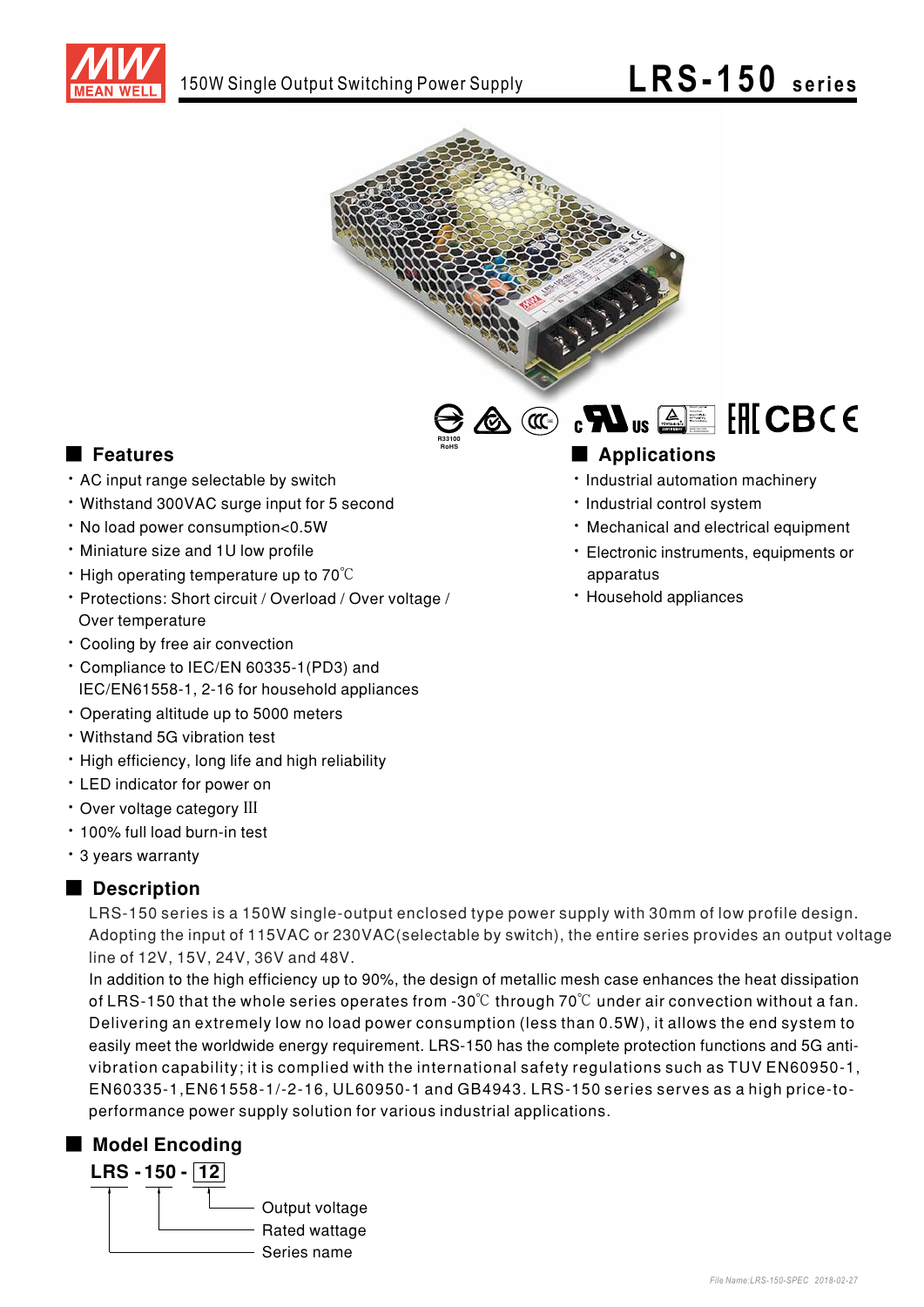

#### **SPECIFICATION**

| יוטו ועמיו ושם וט<br><b>MODEL</b> |                                                     | LRS-150-12                                                                                                                                                                                                                                                                                                                                                                                                                                                                                                                                                                                                                                                                                                                                                                                                                                                                                                                                                                                                                                                                                                                                                                                  | LRS-150-15             | LRS-150-24     | LRS-150-36     | LRS-150-48     |  |
|-----------------------------------|-----------------------------------------------------|---------------------------------------------------------------------------------------------------------------------------------------------------------------------------------------------------------------------------------------------------------------------------------------------------------------------------------------------------------------------------------------------------------------------------------------------------------------------------------------------------------------------------------------------------------------------------------------------------------------------------------------------------------------------------------------------------------------------------------------------------------------------------------------------------------------------------------------------------------------------------------------------------------------------------------------------------------------------------------------------------------------------------------------------------------------------------------------------------------------------------------------------------------------------------------------------|------------------------|----------------|----------------|----------------|--|
|                                   | <b>DC VOLTAGE</b>                                   | 12V                                                                                                                                                                                                                                                                                                                                                                                                                                                                                                                                                                                                                                                                                                                                                                                                                                                                                                                                                                                                                                                                                                                                                                                         | 15V                    | <b>24V</b>     | 36V            | 48V            |  |
| <b>OUTPUT</b>                     | <b>RATED CURRENT</b>                                | 12.5A                                                                                                                                                                                                                                                                                                                                                                                                                                                                                                                                                                                                                                                                                                                                                                                                                                                                                                                                                                                                                                                                                                                                                                                       | 10A                    | 6.5A           | 4.3A           | 3.3A           |  |
|                                   | <b>CURRENT RANGE</b>                                | $0 - 12.5A$                                                                                                                                                                                                                                                                                                                                                                                                                                                                                                                                                                                                                                                                                                                                                                                                                                                                                                                                                                                                                                                                                                                                                                                 | $0 - 10A$              | $0 - 6.5A$     | $0 - 4.3A$     | $0 - 3.3A$     |  |
|                                   | <b>RATED POWER</b>                                  | 150W                                                                                                                                                                                                                                                                                                                                                                                                                                                                                                                                                                                                                                                                                                                                                                                                                                                                                                                                                                                                                                                                                                                                                                                        | 150W                   | 156W           | 154.8W         | 158.4W         |  |
|                                   | RIPPLE & NOISE (max.) Note.2 150mVp-p               |                                                                                                                                                                                                                                                                                                                                                                                                                                                                                                                                                                                                                                                                                                                                                                                                                                                                                                                                                                                                                                                                                                                                                                                             | 150mVp-p               | 200mVp-p       | 200mVp-p       | 200mVp-p       |  |
|                                   | <b>VOLTAGE ADJ. RANGE</b>                           | $10.2 - 13.8V$                                                                                                                                                                                                                                                                                                                                                                                                                                                                                                                                                                                                                                                                                                                                                                                                                                                                                                                                                                                                                                                                                                                                                                              | $13.5 - 18V$           | $21.6 - 28.8V$ | $32.4 - 39.6V$ | $43.2 - 52.8V$ |  |
|                                   | VOLTAGE TOLERANCE Note.3 $\pm$ 1.0%                 |                                                                                                                                                                                                                                                                                                                                                                                                                                                                                                                                                                                                                                                                                                                                                                                                                                                                                                                                                                                                                                                                                                                                                                                             | ±1.0%                  | ±1.0%          | ±1.0%          | ±1.0%          |  |
|                                   | <b>LINE REGULATION</b> Note.4 $\pm$ 0.5%            |                                                                                                                                                                                                                                                                                                                                                                                                                                                                                                                                                                                                                                                                                                                                                                                                                                                                                                                                                                                                                                                                                                                                                                                             | ±0.5%                  | ±0.5%          | ±0.5%          | ±0.5%          |  |
|                                   | <b>LOAD REGULATION Note.5 <math>\pm</math> 0.5%</b> |                                                                                                                                                                                                                                                                                                                                                                                                                                                                                                                                                                                                                                                                                                                                                                                                                                                                                                                                                                                                                                                                                                                                                                                             | ±0.5%                  | ±0.5%          | ±0.5%          | ±0.5%          |  |
|                                   | <b>SETUP, RISE TIME</b>                             | 500ms, 30ms/230VAC<br>500ms, 30ms/115VAC at full load                                                                                                                                                                                                                                                                                                                                                                                                                                                                                                                                                                                                                                                                                                                                                                                                                                                                                                                                                                                                                                                                                                                                       |                        |                |                |                |  |
|                                   | <b>HOLD UP TIME (Typ.)</b>                          | 40ms/230VAC<br>35ms/115VAC at full load                                                                                                                                                                                                                                                                                                                                                                                                                                                                                                                                                                                                                                                                                                                                                                                                                                                                                                                                                                                                                                                                                                                                                     |                        |                |                |                |  |
|                                   | <b>VOLTAGE RANGE</b>                                | 85~132VAC / 170~264VAC by switch<br>240 ~ 370VDC(switch on 230VAC)                                                                                                                                                                                                                                                                                                                                                                                                                                                                                                                                                                                                                                                                                                                                                                                                                                                                                                                                                                                                                                                                                                                          |                        |                |                |                |  |
|                                   | <b>FREQUENCY RANGE</b>                              | $47 \sim 63$ Hz                                                                                                                                                                                                                                                                                                                                                                                                                                                                                                                                                                                                                                                                                                                                                                                                                                                                                                                                                                                                                                                                                                                                                                             |                        |                |                |                |  |
|                                   | <b>EFFICIENCY (Typ.)</b>                            | 87.5%                                                                                                                                                                                                                                                                                                                                                                                                                                                                                                                                                                                                                                                                                                                                                                                                                                                                                                                                                                                                                                                                                                                                                                                       | 88.5%                  | 89%            | 89%            | 90%            |  |
| <b>INPUT</b>                      | <b>AC CURRENT (Typ.)</b>                            | 3A/115VAC<br>1.7A/230VAC                                                                                                                                                                                                                                                                                                                                                                                                                                                                                                                                                                                                                                                                                                                                                                                                                                                                                                                                                                                                                                                                                                                                                                    |                        |                |                |                |  |
|                                   | <b>INRUSH CURRENT (Typ.)</b>                        | COLD STAR 60A/230VAC                                                                                                                                                                                                                                                                                                                                                                                                                                                                                                                                                                                                                                                                                                                                                                                                                                                                                                                                                                                                                                                                                                                                                                        |                        |                |                |                |  |
|                                   | <b>LEAKAGE CURRENT</b>                              | <0.75mA/240VAC                                                                                                                                                                                                                                                                                                                                                                                                                                                                                                                                                                                                                                                                                                                                                                                                                                                                                                                                                                                                                                                                                                                                                                              |                        |                |                |                |  |
|                                   |                                                     | 110 ~ 140% rated output power                                                                                                                                                                                                                                                                                                                                                                                                                                                                                                                                                                                                                                                                                                                                                                                                                                                                                                                                                                                                                                                                                                                                                               |                        |                |                |                |  |
|                                   | OVER LOAD                                           | Protection type : Hiccup mode, recovers automatically after fault condition is removed                                                                                                                                                                                                                                                                                                                                                                                                                                                                                                                                                                                                                                                                                                                                                                                                                                                                                                                                                                                                                                                                                                      |                        |                |                |                |  |
| <b>PROTECTION</b>                 | <b>OVER VOLTAGE</b>                                 | $13.8 \sim 16.2V$                                                                                                                                                                                                                                                                                                                                                                                                                                                                                                                                                                                                                                                                                                                                                                                                                                                                                                                                                                                                                                                                                                                                                                           | $18.75 \approx 21.75V$ | $28.8 - 33.6V$ | $41.4 - 48.6V$ | $55.2 - 64.8V$ |  |
|                                   |                                                     | Protection type: Shut down o/p voltage, re-power on to recover                                                                                                                                                                                                                                                                                                                                                                                                                                                                                                                                                                                                                                                                                                                                                                                                                                                                                                                                                                                                                                                                                                                              |                        |                |                |                |  |
|                                   | <b>OVER TEMPERATURE</b>                             | Shut down o/p voltage, re-power on to recover                                                                                                                                                                                                                                                                                                                                                                                                                                                                                                                                                                                                                                                                                                                                                                                                                                                                                                                                                                                                                                                                                                                                               |                        |                |                |                |  |
| <b>ENVIRONMENT</b>                | WORKING TEMP.                                       | $-30 \sim +70^{\circ}$ (Refer to "Derating Curve")                                                                                                                                                                                                                                                                                                                                                                                                                                                                                                                                                                                                                                                                                                                                                                                                                                                                                                                                                                                                                                                                                                                                          |                        |                |                |                |  |
|                                   | <b>WORKING HUMIDITY</b>                             | $20 \sim 90\%$ RH non-condensing                                                                                                                                                                                                                                                                                                                                                                                                                                                                                                                                                                                                                                                                                                                                                                                                                                                                                                                                                                                                                                                                                                                                                            |                        |                |                |                |  |
|                                   | <b>STORAGE TEMP., HUMIDITY</b>                      | $-40 \sim +85^{\circ}$ C, 10 ~ 95% RH non-condensing                                                                                                                                                                                                                                                                                                                                                                                                                                                                                                                                                                                                                                                                                                                                                                                                                                                                                                                                                                                                                                                                                                                                        |                        |                |                |                |  |
|                                   | <b>TEMP. COEFFICIENT</b>                            | $\pm$ 0.03%/°C (0 ~ 50°C)                                                                                                                                                                                                                                                                                                                                                                                                                                                                                                                                                                                                                                                                                                                                                                                                                                                                                                                                                                                                                                                                                                                                                                   |                        |                |                |                |  |
|                                   | <b>VIBRATION</b>                                    | 10 ~ 500Hz, 5G 10min./1cycle, 60min. each along X, Y, Z axes                                                                                                                                                                                                                                                                                                                                                                                                                                                                                                                                                                                                                                                                                                                                                                                                                                                                                                                                                                                                                                                                                                                                |                        |                |                |                |  |
|                                   | <b>OVER VOLTAGE CATEGORY</b>                        | III ; Compliance to EN61558, EN50178, EN60664-1, EN62477-1; altitude up to 2000 meters                                                                                                                                                                                                                                                                                                                                                                                                                                                                                                                                                                                                                                                                                                                                                                                                                                                                                                                                                                                                                                                                                                      |                        |                |                |                |  |
| SAFETY &                          | <b>SAFETY STANDARDS</b>                             | UL60950-1, TUV EN60950-1, EN60335-1, EN61558-1/-2-16, CCC GB4943.1, BSMI CNS14336-1,<br>EAC TP TC 004, AS/NZS 60950.1(by CB) approved                                                                                                                                                                                                                                                                                                                                                                                                                                                                                                                                                                                                                                                                                                                                                                                                                                                                                                                                                                                                                                                       |                        |                |                |                |  |
|                                   | <b>WITHSTAND VOLTAGE</b>                            | I/P-O/P:4KVAC I/P-FG:2KVAC O/P-FG:1.25KVAC                                                                                                                                                                                                                                                                                                                                                                                                                                                                                                                                                                                                                                                                                                                                                                                                                                                                                                                                                                                                                                                                                                                                                  |                        |                |                |                |  |
| <b>EMC</b>                        | <b>ISOLATION RESISTANCE</b>                         | I/P-O/P, I/P-FG, O/P-FG:100M Ohms / 500VDC / 25°C/70% RH                                                                                                                                                                                                                                                                                                                                                                                                                                                                                                                                                                                                                                                                                                                                                                                                                                                                                                                                                                                                                                                                                                                                    |                        |                |                |                |  |
| (Note 7)                          | <b>EMC EMISSION</b>                                 | Compliance to EN55032 (CISPR32) Class B, EN55014, EN61000-3-2 Class A(≤75% Load),EN61000-3-3,<br>GB/T 9254, BSMI CNS13438, EAC TP TC 020                                                                                                                                                                                                                                                                                                                                                                                                                                                                                                                                                                                                                                                                                                                                                                                                                                                                                                                                                                                                                                                    |                        |                |                |                |  |
|                                   | <b>EMC IMMUNITY</b>                                 | Compliance to EN61000-4-2,3,4,5,6,8,11, EN61000-6-2 (EN50082-2), heavy industry level, criteria A, EAC TP TC 020                                                                                                                                                                                                                                                                                                                                                                                                                                                                                                                                                                                                                                                                                                                                                                                                                                                                                                                                                                                                                                                                            |                        |                |                |                |  |
| <b>OTHERS</b>                     | <b>MTBF</b>                                         | MIL-HDBK-217F $(25^{\circ}C)$<br>601K hrs min.                                                                                                                                                                                                                                                                                                                                                                                                                                                                                                                                                                                                                                                                                                                                                                                                                                                                                                                                                                                                                                                                                                                                              |                        |                |                |                |  |
|                                   | <b>DIMENSION</b>                                    | 159*97*30mm (L*W*H)                                                                                                                                                                                                                                                                                                                                                                                                                                                                                                                                                                                                                                                                                                                                                                                                                                                                                                                                                                                                                                                                                                                                                                         |                        |                |                |                |  |
|                                   | <b>PACKING</b>                                      | 0.48Kg; 30pcs/15.4Kg/0.75CUFT                                                                                                                                                                                                                                                                                                                                                                                                                                                                                                                                                                                                                                                                                                                                                                                                                                                                                                                                                                                                                                                                                                                                                               |                        |                |                |                |  |
| <b>NOTE</b>                       | time.<br>(as available on http://www.meanwell.com)  | 1. All parameters NOT specially mentioned are measured at 230VAC input, rated load and 25 <sup>°</sup> C of ambient temperature.<br>2. Ripple & noise are measured at 20MHz of bandwidth by using a 12" twisted pair-wire terminated with a 0.1uf & 47uf parallel capacitor.<br>3. Tolerance: includes set up tolerance, line regulation and load regulation.<br>4. Line regulation is measured from low line to high line at rated load.<br>5. Load regulation is measured from 0% to 100% rated load.<br>6. Length of set up time is measured at cold first start. Turning ON/OFF the power supply very quickly may lead to increase of the set up<br>7. The power supply is considered a component which will be installed into a final equipment. All the EMC tests are been executed by<br>mounting the unit on a 360mm*360mm metal plate with 1mm of thickness. The final equipment must be re-confirmed that it still meets<br>EMC directives. For guidance on how to perform these EMC tests, please refer to "EMI testing of component power supplies."<br>8. The ambient temperature derating of $5^{\circ}$ /1000m is needed for operating altitude greater than 2000m (6500ft). |                        |                |                |                |  |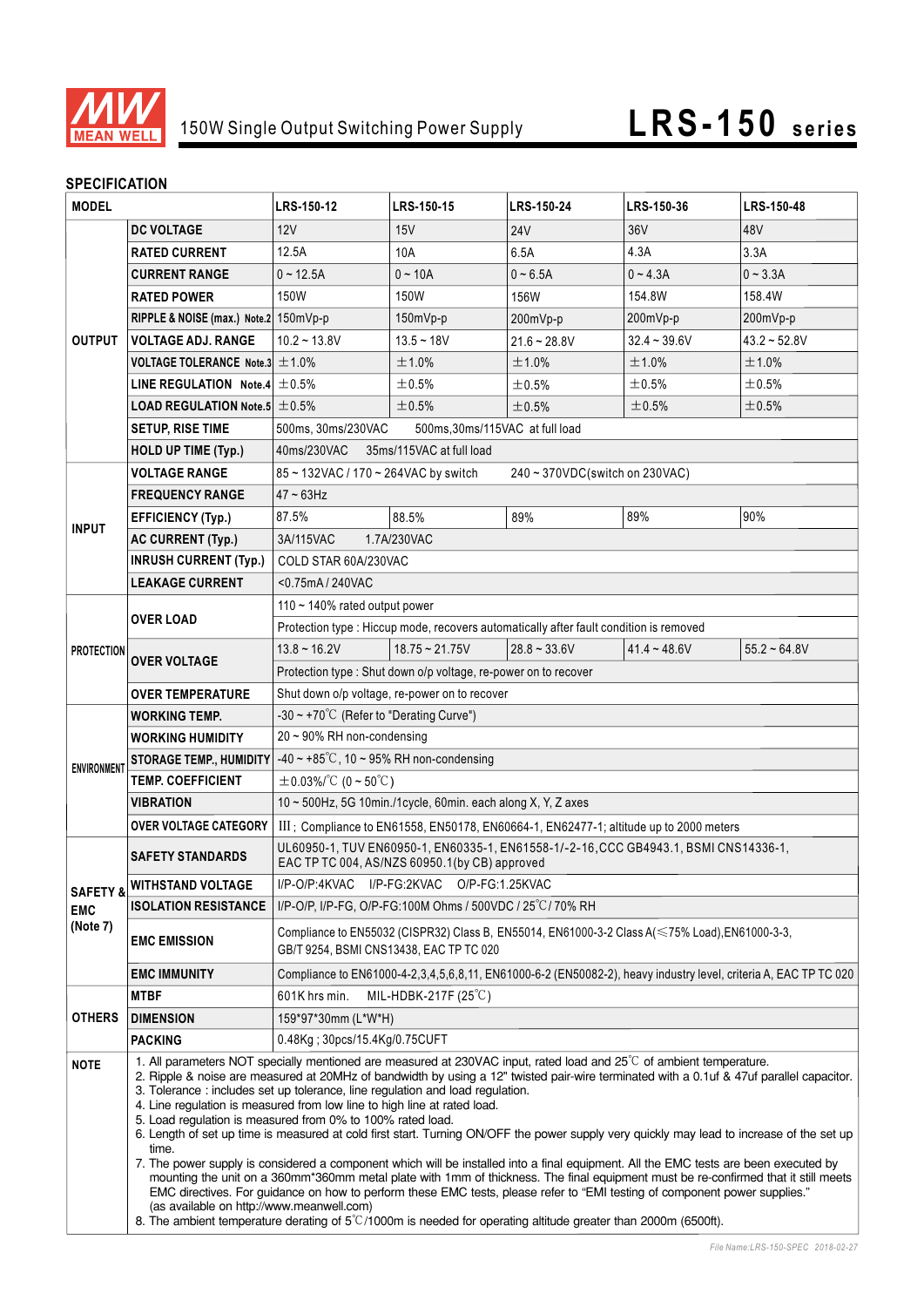

# 150W Single Output Switching Power Supply **LRS-150 series**